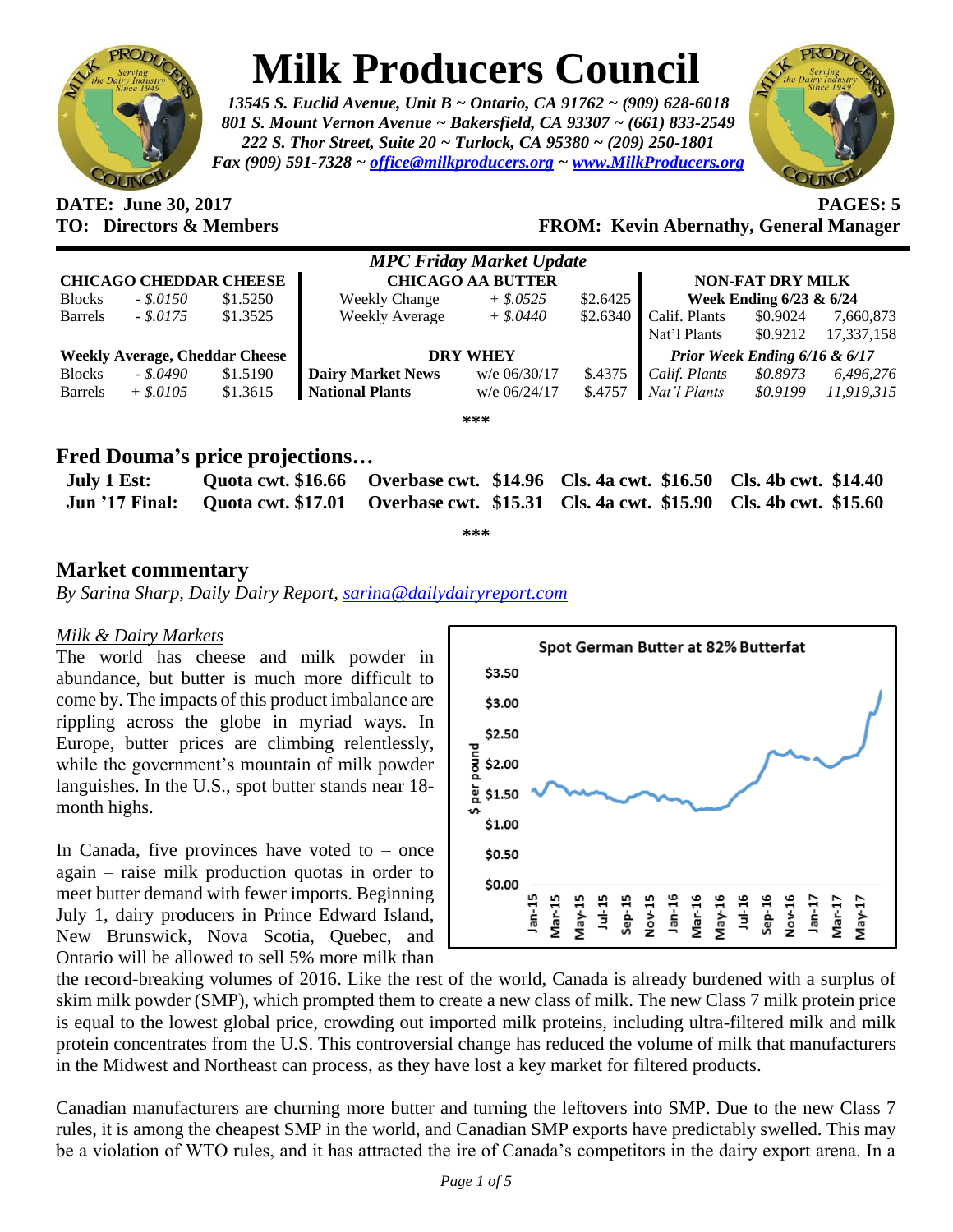

Fortunately, China's appetite for the most abundant products is improving. China imported 40.8 million pounds of SMP in May, up 39% from a year ago. January-through-May Chinese SMP imports are up 12%. Year-to-date Chinese cheese imports are up nearly 25% from the first five months of 2016, and May cheese imports were up 48% year-over-year. However, Chinese whole milk powder (WMP) imports were down 18% from a year ago, pushing combined milk powder imports down 4% from May 2016.

In late May, the high cost of butterfat lifted the price of U.S. cheese as well. But the strength didn't last; the U.S. cheese market is weighed down by



joint letter to their respective trade ministers, dairy groups from Argentina, Australia, the European Union, Mexico, New Zealand, and the United States called for increased pressure on Canada to reverse its policy changes. Jaime Castaneda, senior vice president of trade policy for the U.S. Dairy Export Council and National Milk Producers Federation, said Canada "is now actively using policy tools to help its industry dispose of excess milk powder into global markets at fire-sale pricing." But the wheels of diplomacy turn slowly. In the meantime, Canada will continue dumping SMP onto a global market that already has plenty.



heavy supplies and spot cheese prices have fallen almost without pause over the past month. This week CME spot Cheddar blocks slipped  $1.5¢$  to \$1.525/lb. Barrels were down  $1.75¢$  at \$1.3525. Spot nonfat dry milk fell  $0.25¢$  to  $84.5¢$ . Butter continued to climb, jumping  $5.25¢$  to \$2.6425. Class III futures posted double digit losses. The September contract plunged  $43¢$ . Class IV futures were mixed but

> California and Arizona have been scorched by triple-digit temperatures; milk production and components have taken a hit. But much of the northern U.S., from the Pacific to the Great Lakes, has enjoyed cooler than normal weather. July promises to be more summery, but given the size of the dairy herd, there will be no shortage of milk.

#### *Grain Markets*

mostly lower.

USDA roiled the market with its Acreage and quarterly Stocks reports. September corn futures surged  $11.5¢$  per bushel today and settled at \$3.81,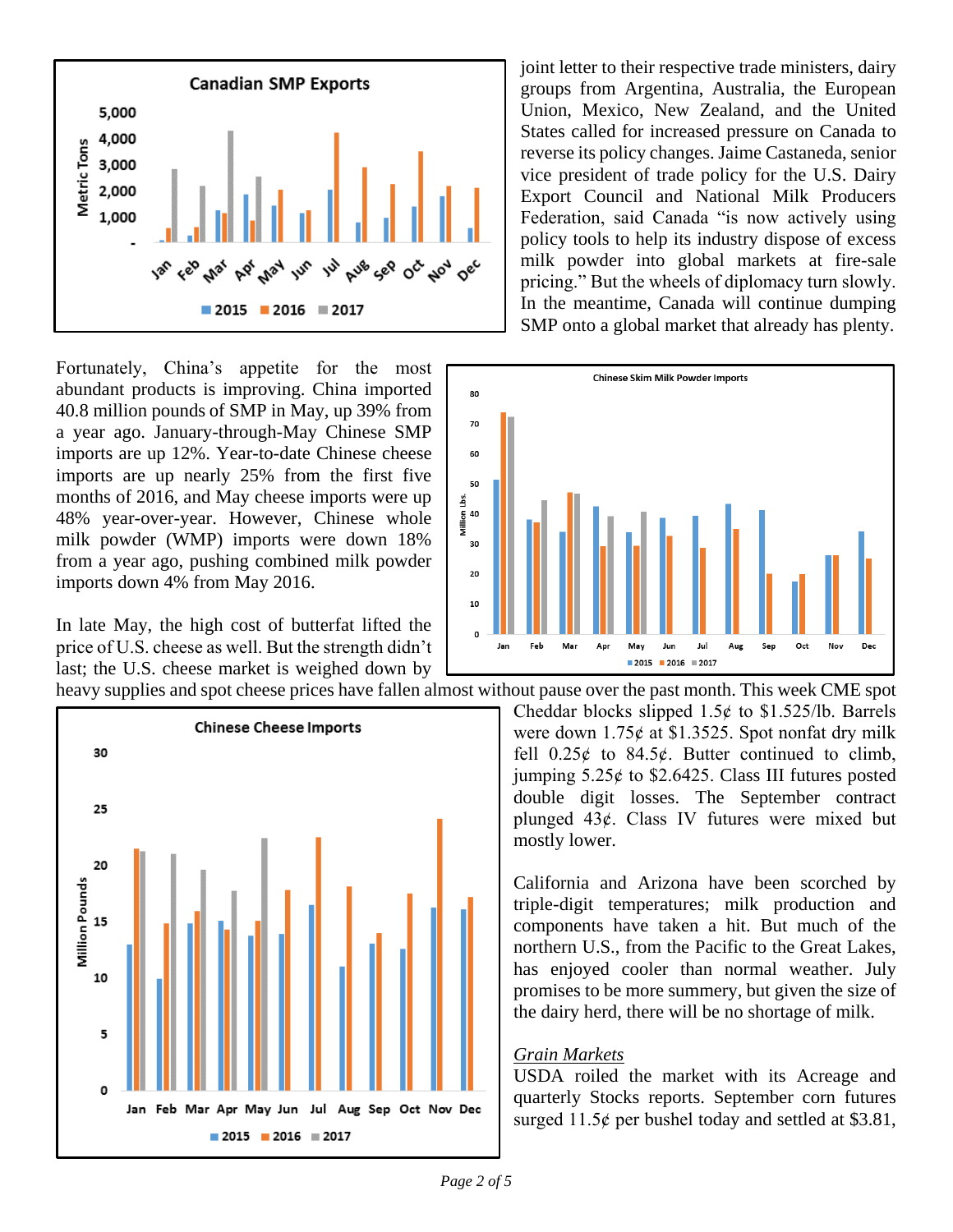up more than  $15¢$  on the week. August soybean futures jumped  $26.25¢$  on the day and closed at \$9.47, nearly  $40¢$  higher than last Friday.

The agency reported a negligible increase in soybean area, putting it at 89.5 million acres. However, the market had expected a larger gain. Corn area also increased, from 89.99 million acres in the March Planting Intentions report to 90.9 million acres today. Acreage for both crops was up noticeably in North Dakota, which has been severely stressed by drought and in any event, is not a high-yielding state.

USDA reported lower than expected stocks of soybeans on June 1, while corn and wheat



inventories were larger than anticipated. The trade honed in on the smaller-than-expected soybean stocks and acreage figures, and the grains followed soybeans higher. The grains were also propelled by the drop in both U.S. and Canadian wheat acreage. Statistics Canada reported that, for the first time ever, canola acreage will exceed wheat area. After the big sell-off over the past two weeks, there was plenty of room for corn and soybeans to rebound, and the wheat market continues to find fundamental reasons for strength. Today's reports did not give the trade confidence that grains and oilseeds would be plentiful no matter the weather. As we head into pollination season the forecast will continue to set the tone in the grain and oilseed markets.

\*\*\*

#### **Big step forward in quest to shore up California's water supply**

*By Geoff Vanden Heuvel, MPC Board Member and Economics Consultant*

As we all know, Central and Southern California are for the most part, desert areas with very low annual rainfall. Yet millions of people and millions of acres of very productive farmland are sustained year after year by means of irrigation. The backbone infrastructure that makes this wonderful place we call home possible is primarily a plumbing system that collects and transports water from areas of abundance in the Northern part of our state to dry areas of need in the Central and Southern part of California.

The two major water delivery systems in the heart of California are the federally sponsored Central Valley Project (CVP) and the State of California sponsored State Water Project (SWP). The SWP exclusively, and the CVP substantially, gather the water supply that they deliver behind big dams, upstream of the Sacramento River, in the Northern part of California. Nature and gravity are sending that water out to the ocean, but before it enters the San Francisco Bay on its way to the ocean, it passes through the Delta. As you may remember from your school days, a delta is a geographic region where fresh water meets the salt water environment of an ocean or sea, and we learned about the Nile Delta in Egypt, or the Mississippi Delta in the American South.

In California, we have our own Delta where the Sacramento River from the North and the San Joaquin River from the South converge and head out to the Pacific Ocean. This is an area about 60 miles long and 40 miles across where all kinds of important ecological processes take place. It is also a place where agriculture has been developed and flourished through the decades.

When the engineers first conceived and then designed and built the CVP and SWP systems, they knew that the Delta was going to be a vulnerable part of this system. This is because these projects are designed to divert water that nature is sending to the sea, into canals for delivery to the dry parts of California. The Delta itself has been significantly altered over the past 150 years. Its soil is primarily peat, which is accumulated dead plant material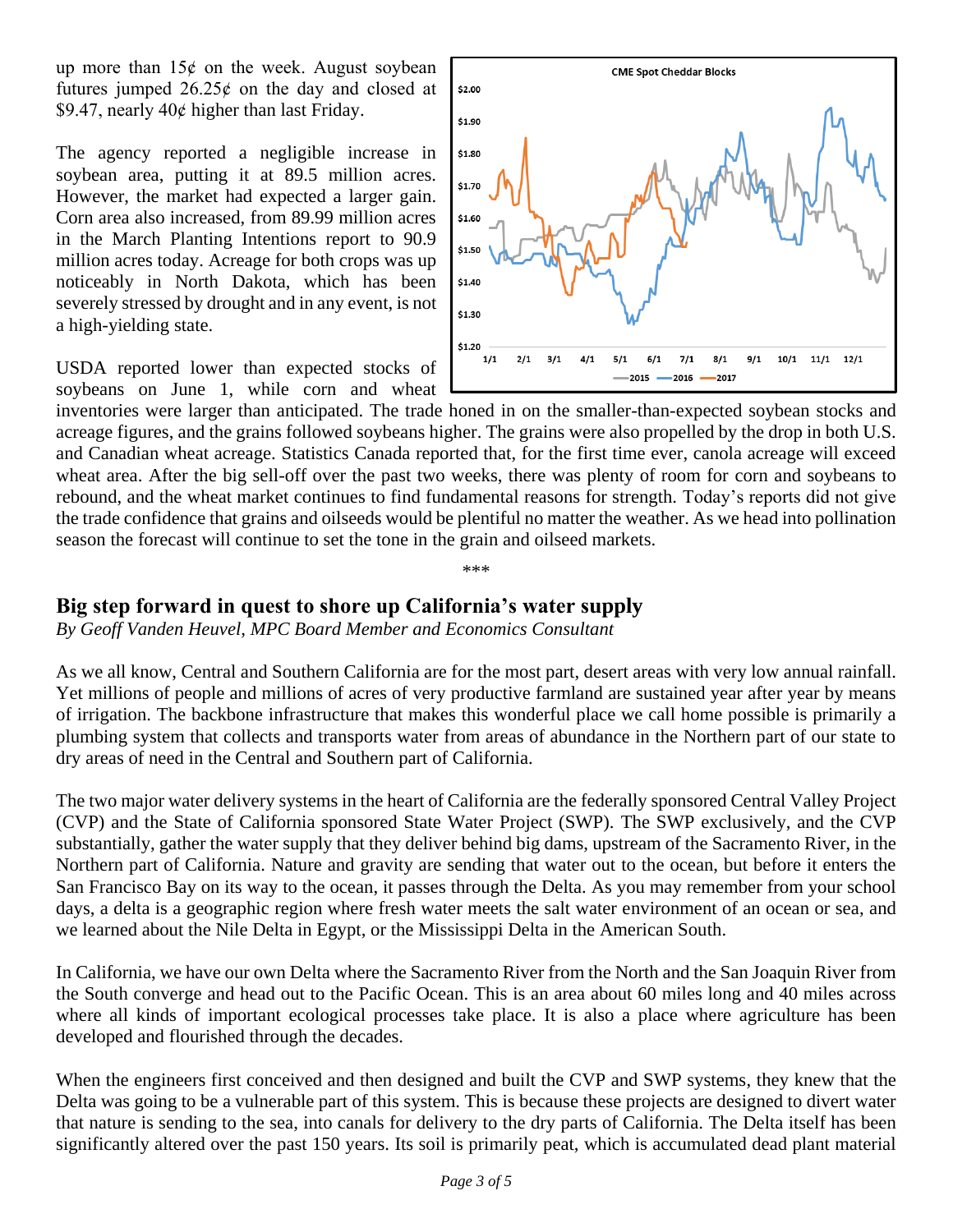from thousands of years of being a marshy area. One of the characteristics of peat soil is that when it is plowed and exposed to the air it oxidizes and disappears.

The Delta area today consists of islands that are really holes, because the land surface has fallen in some cases by 30 plus feet. The water that now flows through the Delta is up above the land and is held there by levies consisting of peat soil which are very susceptible to failure. And they do fail.

In addition, a number of endangered species live in the Delta. Protecting them is the Endangered Species Act, the most powerful environmental law ever conceived by man. This law governs the operation of the CVP and SWP because their diversion points impact these endangered fish. Millions of acre feet of fresh water that could have been used to help California deal with the consequences of drought over the last few years were lost to the ocean because of pumping restrictions brought about by Endangered Species Act regulations. For these reasons, from the beginning, the designers of these projects knew that there needed to be a by-pass facility constructed to be able to move the relatively small percentage of the total flow of the Sacramento River that would be diverted into the CVP and SWP canals through or around the Delta, so as not to depend on the Delta as a water transfer valve.

Building this by-pass facility has proved to be the most politically difficult water infrastructure project in California. Many attempts to build either a peripheral canal (a canal that would take the export water around the periphery of the Delta) or some type of isolated through-Delta canal have been opposed by either or both environmentalists, local Delta farmers or in the case of the 1982 effort, powerful Central Valley farming companies, who thought the "deal" to build the canal gave too much to the environment. It is interesting history for another day. But today what we have before us is the latest effort named the California Water Fix. Sponsored by Governor Brown, it proposes to build two sideby-side tunnels (or big pipelines) to transport the export water directly from new intakes on the Sacramento River (north of the Delta) 35 miles underground directly to the California Aqueduct and Delta-Mendota Canal.



What happened this week is that the federal agencies in charge of enforcing the Endangered Species Act (ESA) issued biological opinions that the construction and operation of the California Water Fix would not jeopardize the continued existence of the ESA listed species or destroy or adversely modify critical habitat for those species. This is a huge step forward for the California Water Fix. There are a number of important steps ahead, not the least of which is that SWP and CVP water users need to be willing to pay for the costs of building the project. But without the actions of the federal agencies in charge of the ESA, no progress is possible.

Until a reliable delivery system is constructed in the Delta, the backbone water infrastructure that makes